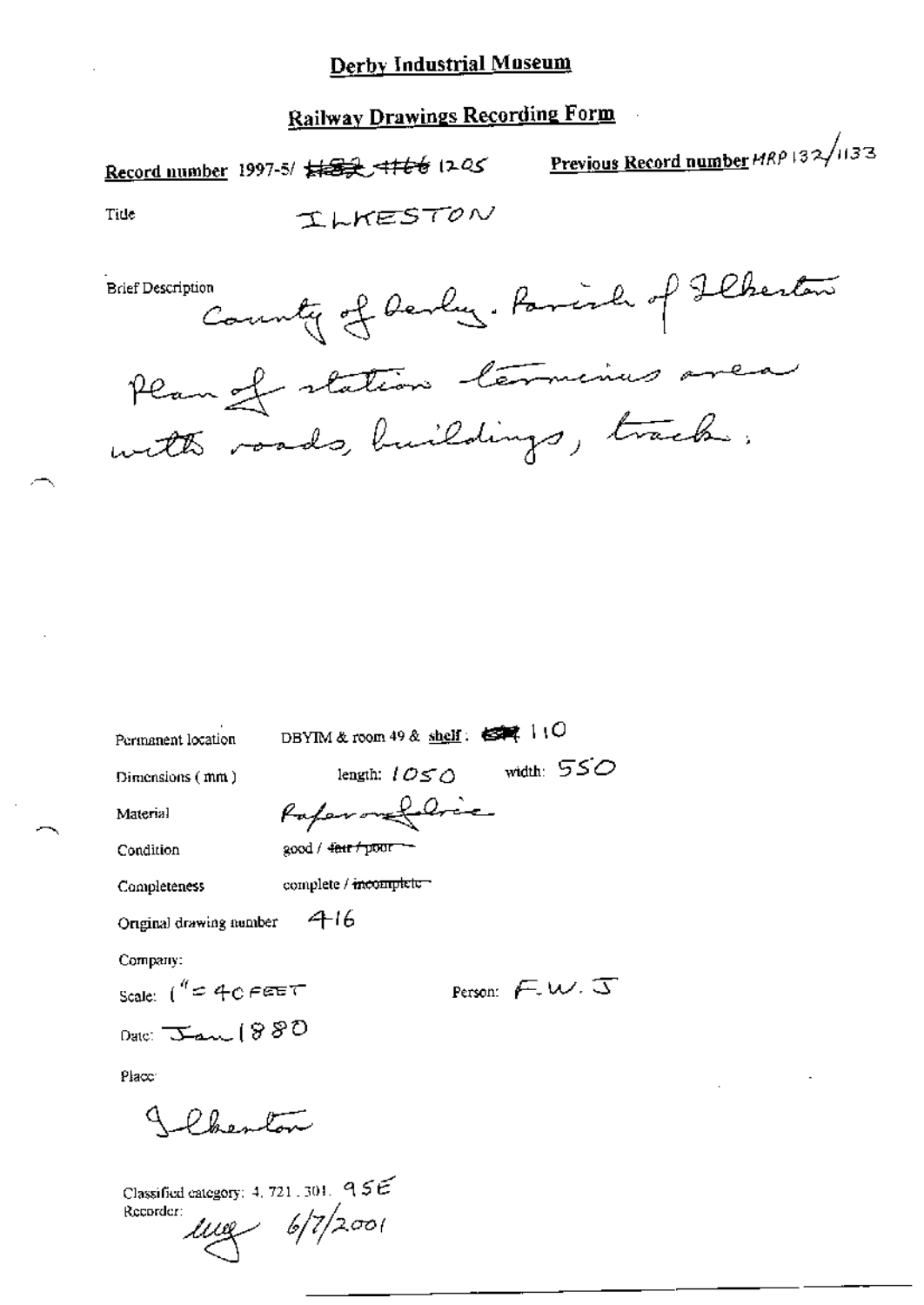# **Railway Drawings Recording Form**

Record number 1997-5/  $\sqrt{5}$  1207 Previous Record number MRP132/511 ILKESTON Title

**Brief Description** 

Plan of tracks from station, passing Adlingtons Flower Mill, and over Evewarch Canal Ohiver Grewish.

| Permanent location      | DBYIM & room 49 & shelf: $\frac{10}{25}$ (10)                                        |                          |
|-------------------------|--------------------------------------------------------------------------------------|--------------------------|
| Dimensions (mm)         | length: $12.40$                                                                      | width: $520$             |
| Material                | Paper omfolive                                                                       |                          |
| Condition               | ood / <del>fair / 000</del> 0                                                        |                          |
| Completeness            | complete / <del>incomplete =</del>                                                   |                          |
| Original drawing number |                                                                                      | , 592                    |
| Company: MR             |                                                                                      |                          |
| Scale: $1''$ = 40 FEET  |                                                                                      | Person: $\epsilon$ J $D$ |
| Date: $44$ $1885$       |                                                                                      |                          |
| Place:                  |                                                                                      |                          |
|                         |                                                                                      |                          |
| $0 - \mathcal{F}$       |                                                                                      |                          |
|                         | Classified category: $4, 721, 301$ $\qquad \qquad \Longleftrightarrow \qquad 95 \in$ |                          |
| Recorder:               | leeg 6/7/2001                                                                        |                          |
|                         |                                                                                      |                          |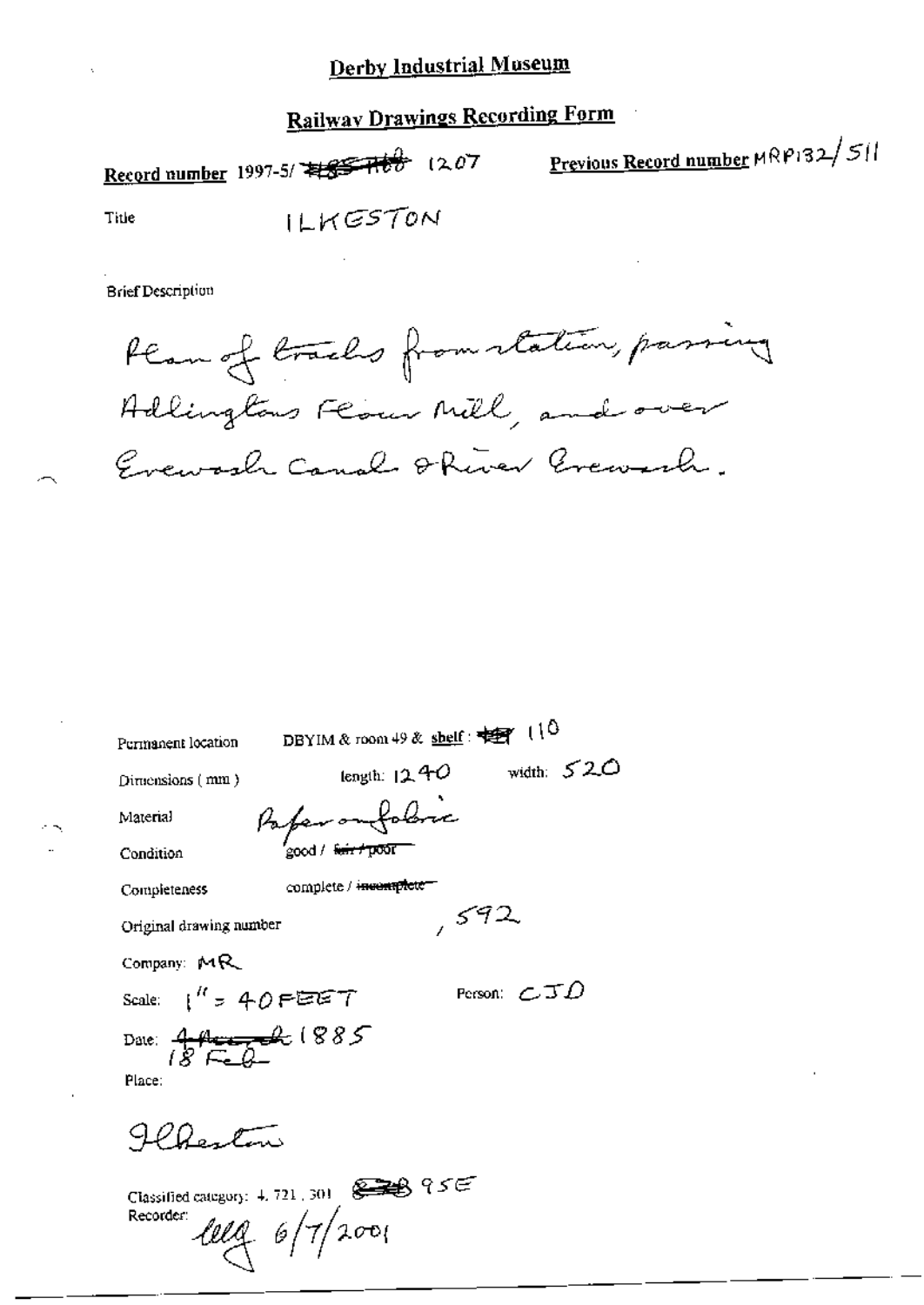# **Railway Drawings Recording Form**

Previous Record number  $F(Rf/32)$  58 Record number 1997-5/ 1997-5/ 1209.1<br>Title Erewash Valley Raction Ilkeston Town Branch Proposed footbridge at the Town Station **Brief Description** Elevations, plans & detail avainings for footbridge. Spans 55,85855; Marbed ruperseded

| Permanent location                                   | DBYIM & room 49 & shelf: $\sqrt{ }$ 110                                                                                                                                                                 |              |
|------------------------------------------------------|---------------------------------------------------------------------------------------------------------------------------------------------------------------------------------------------------------|--------------|
| Dimensions ( $\texttt{mm}$ )                         | length: $95$                                                                                                                                                                                            | width: $665$ |
| Material                                             | Haper                                                                                                                                                                                                   |              |
| Condition                                            | good / fair / poor"                                                                                                                                                                                     |              |
| Completeness                                         | complete / incomplete                                                                                                                                                                                   |              |
| Original drawing number                              | ,74-6                                                                                                                                                                                                   |              |
| Company: MA                                          |                                                                                                                                                                                                         |              |
|                                                      |                                                                                                                                                                                                         |              |
|                                                      | Scale: $\int_{1}^{R} \epsilon \Re P \vec{r} dT = \int_{\epsilon}^{R}  P \vec{r} \rangle T$ Person:<br>Date: $\frac{1}{2} \left[ \frac{1}{4} \right] \left[ \frac{1}{8} \frac{3}{7} \Re \vec{r} \right]$ |              |
| Place:                                               |                                                                                                                                                                                                         |              |
| Clauton                                              |                                                                                                                                                                                                         |              |
| Classified category: $4, 721, 301, 955$<br>Recorder: | $100$ $(3/7)2001$                                                                                                                                                                                       |              |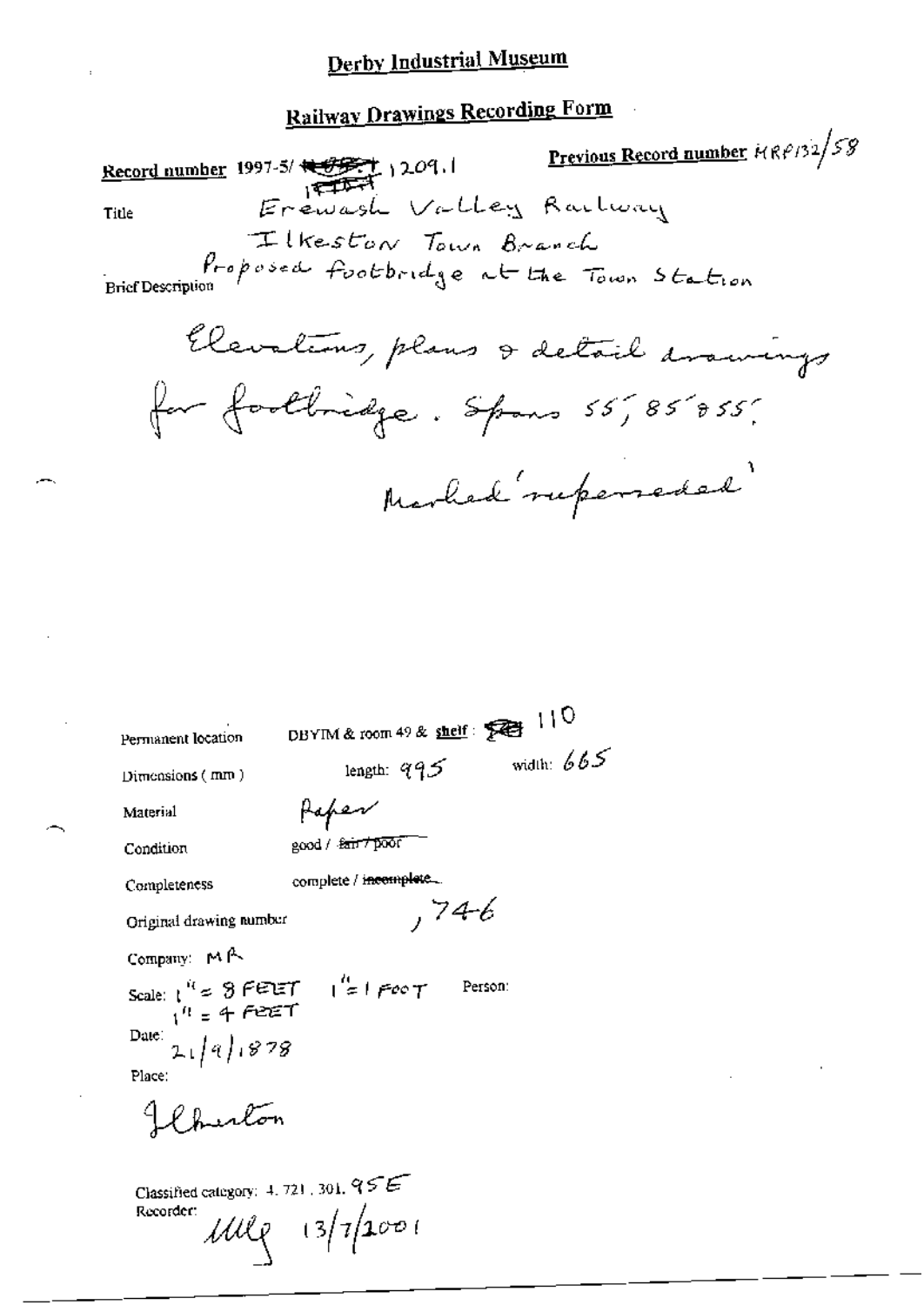Previous Record number  $\mu \mathbb{R} \rho$  132/58 Record number 1997-5/ $\sqrt{727}$  1209.2 Erewash Valley Railway Title Ilkeston Town Branch

Proposed Footbridge at the Four Station Brief Description

Derign Altered. Elevation, plan a detail drawings for Morled Supersaded

| Permanent location      | DBYIM & room 49 & shelf: $\neq$ $\neq$ $\downarrow$ $\downarrow$ O               |              |
|-------------------------|----------------------------------------------------------------------------------|--------------|
| Dimensions (mm)         | length: $995$                                                                    | width: $665$ |
| Material                | Poper                                                                            |              |
| Condition               | good / fair / poor                                                               |              |
| Completeness            | complete / i <del>ncompl</del> et <u>e _</u> _                                   |              |
| Original drawing number | , 746                                                                            |              |
| Company: $M$ $R$        |                                                                                  |              |
|                         | Scale: $\int_{1}^{t_1} z \cdot \theta$ FEET $\int_{1}^{t_2} z$ FEET $\theta$ Lan |              |
| Date:                   |                                                                                  |              |
| Place:                  |                                                                                  |              |

Classified category: 4, 721, 301, 9 SE Recorder: 13/7/2007

Jehnton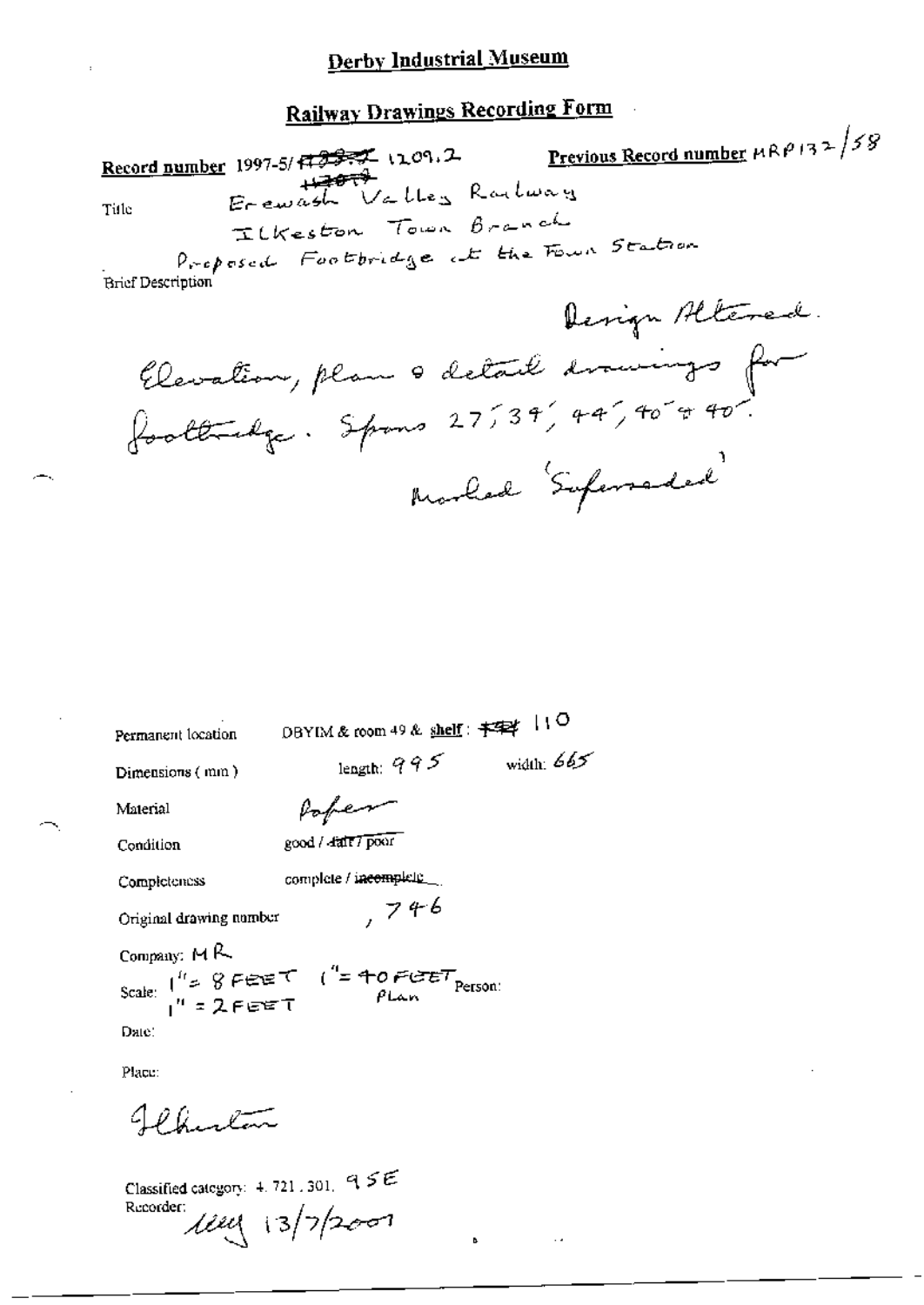# **Railway Drawings Recording Form**

<u>Previous Record number</u>  $MRP_132/573$ Record number 1997-5/  $\frac{1000}{1000}$  (212 PLAN shewing hand required by Title WS Addington Esp of the Midland Railway Company at Ilkeston. **Brief Description** Plan showing siding required for cool drop termomill. Avenue MR land to la

Ì.

|                        | DBYIM & room $49$ & shelf: $\blacktriangleright$ $\blacktriangleright$ $\blacktriangleright$ $\blacktriangleright$ $\blacktriangleright$ $\blacktriangleright$ |                       |   |
|------------------------|----------------------------------------------------------------------------------------------------------------------------------------------------------------|-----------------------|---|
| Permanent location     |                                                                                                                                                                |                       |   |
| Dimensions (mm)        | length: $4 - 80$                                                                                                                                               | width: $3.05$         |   |
| Material               | Paperman folice                                                                                                                                                |                       |   |
| Condition              | good / -fair / poor                                                                                                                                            |                       |   |
| Completeness           | complete / incomplete                                                                                                                                          |                       |   |
|                        | Original drawing number $322/262$ + $\qquad$ $852$                                                                                                             |                       | 隧 |
| Company: MR            |                                                                                                                                                                |                       |   |
| Scale: $1'' = 33$ FEET |                                                                                                                                                                | Person Wright Lissalt |   |
| Date: Sept 187?        |                                                                                                                                                                |                       |   |
| Place:                 |                                                                                                                                                                |                       |   |
| flhester Town          |                                                                                                                                                                |                       |   |

Classified category:  $4.721$ , 301.  $955$ . Recorder:

 $400 - 3/8/2001$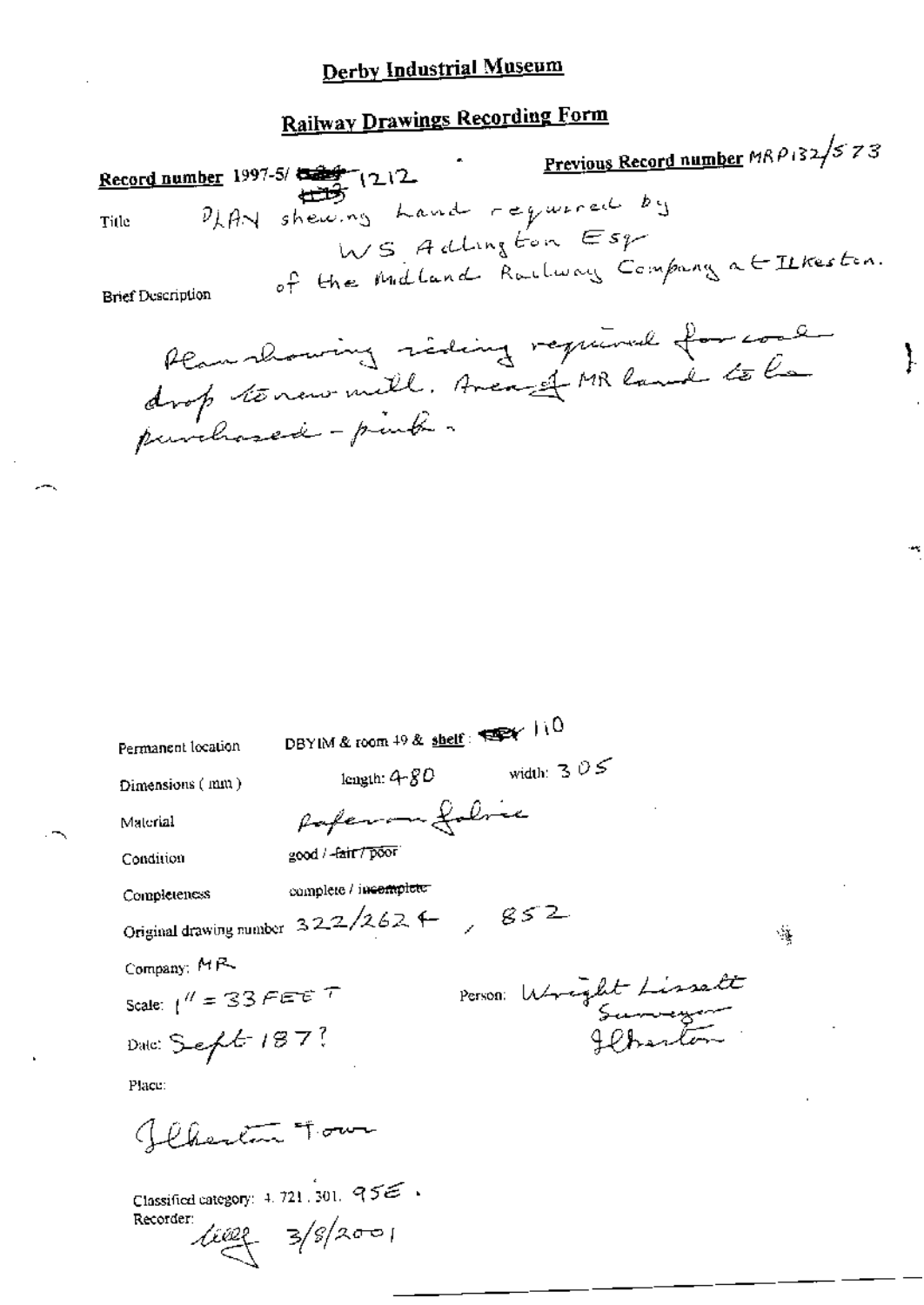# Railway Drawings Recording Form

 $\bar{z}$ 

| Record number 1997-5/ <del>1426-1174</del> (213                                                            | Previous Record number MRP 132/792 |
|------------------------------------------------------------------------------------------------------------|------------------------------------|
| Midland Railway<br>Title<br>1100 (Newheres and additional Powers)<br>Plan and Section of Road, at Ilkeston |                                    |
|                                                                                                            |                                    |
| flam showing proposed roads from nain                                                                      |                                    |
| line, route of floriton Junction Sentis,                                                                   |                                    |
| to flhesten Trawn, Route crosses North Street                                                              |                                    |
| and stops at Bath Street,                                                                                  |                                    |
| Section shows profile of land with features<br>and proposed that level.                                    |                                    |
|                                                                                                            |                                    |
| DBYIM & room 49 & shelf: $\sqrt{2\pi}$   10<br>Permanent location                                          |                                    |
| length: $500$<br>Dimensions (mm)                                                                           | width. $540$                       |
| Paparonfolose<br>Material                                                                                  |                                    |
| <b>astal</b> / fair / <b>przie</b><br>Condition                                                            |                                    |
| complete / <del>incomplete</del><br>Completeness                                                           |                                    |
| 679<br>Original drawing number                                                                             |                                    |
| Company: $4R$                                                                                              |                                    |
| Scale $i'' \neq 6$ chains HORIZ<br>$i'' = 60$ feet VERT<br>Person:                                         |                                    |
| Date: $N_{\text{out}}$ 1863                                                                                |                                    |
| Place:                                                                                                     |                                    |
| b.                                                                                                         |                                    |

Classified category: 4, 721, 301,  $(95E)$ oo) Recorder: 18 10,

 $\sim$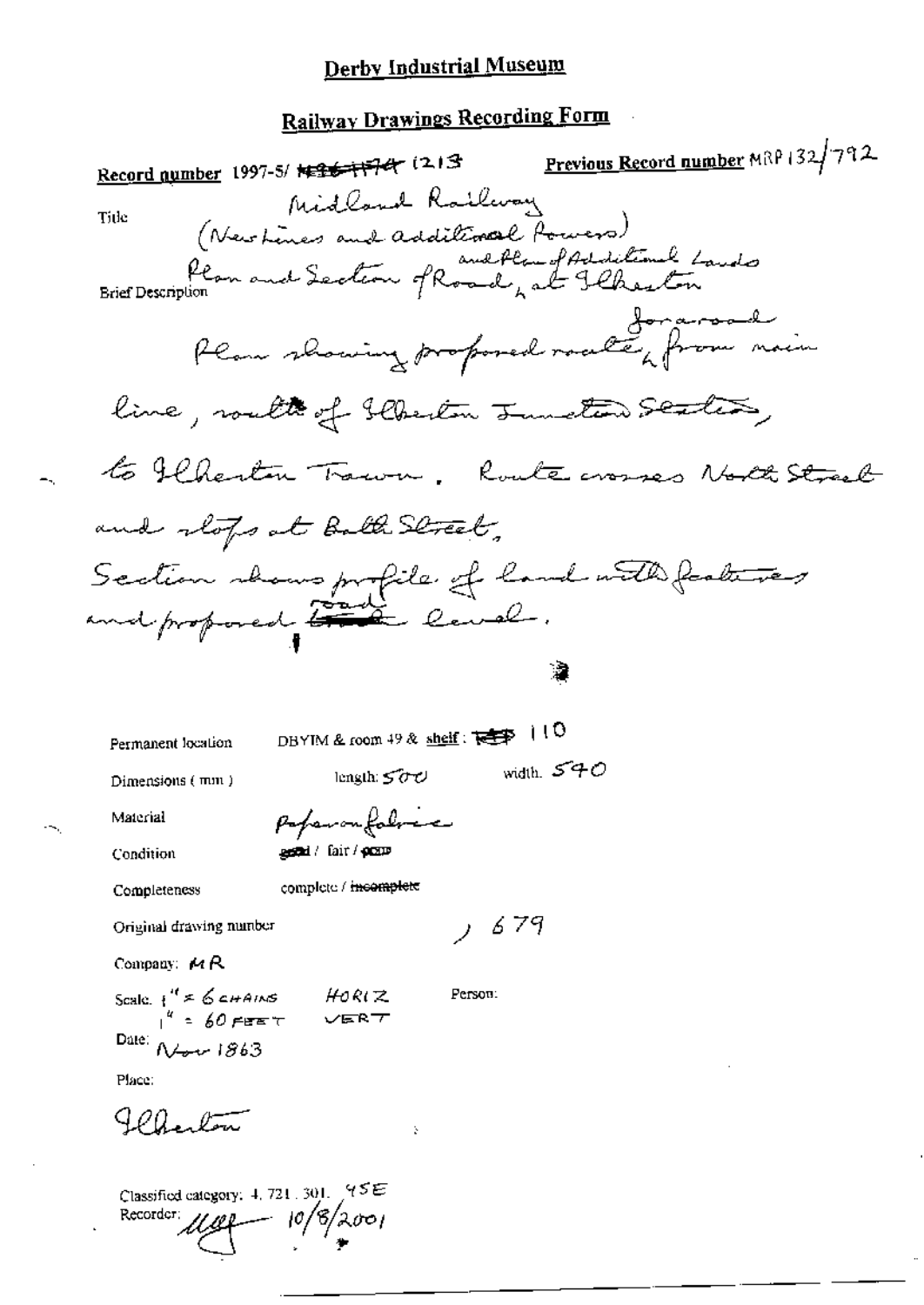**Railway Drawings Recording Form** 

Previous Record number MRP132/783 Record number 1997-5/ $\frac{129.1}{10.151}$  (2.15.1) Evenand Valley Ry Title Diagrams showing levels of Flood Water as indicated/ hy Regs-Aug 12, 1875 **Brief Description** Diagrams chaming levels of water on both  $\alpha$ B DBYIM & room 49 & shelf:  $\begin{bmatrix} 49 \\ 10 \end{bmatrix}$ Permanent location length:  $685$  width:  $1510$ Dimensions (mm) Paper Material exact first poor bottless Condition complete / incomplete Completeness Original drawing number ł Company: MR Person: Scale. Date: Aug 17, 1875 Place: IP Ponton Classified category: 4, 721, 301,  $95E/87B$ Recorder:  $\mu$ lle  $\sqrt{8}/\lambda$ 001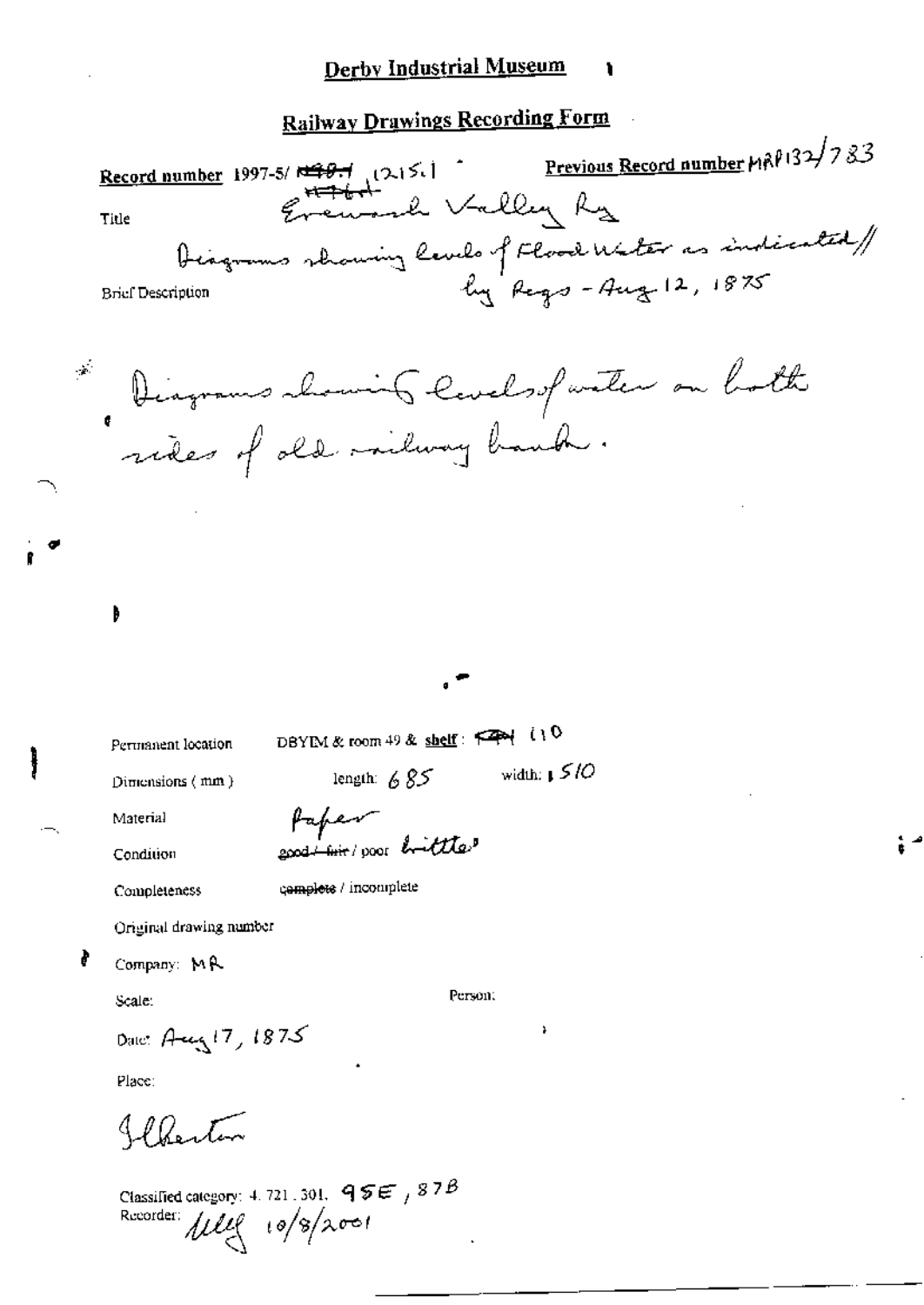### **Railway Drawings Recording Form**

Previous Record number MRP 132/783 Record number 1997-5/4775321215.2 ILKESTON Title

EVANS & MIDLAND RAILWAY COMPANY

**Brief Description** 

 $\overline{\mathbf{1}}$ 

ł

DBYIM & room 49 & shelf:  $\leftarrow$  110 Permanent location iongth:  $600$  width:  $465$ Dimensions (mm) Poper on fabric Material  $\frac{1}{1}$ Condition  $good /$   $Q = +700$ Completeness complete / incomplete-Original drawing number 245 G-Company:  $M R$ Scale:  $\int_{0}^{H} F \leq C \sin \theta$  and S Person. Date: Sept 18, 1875

Place:

Holmester

Classified category: 4, 721, 301, 9 SE, 8 7B Recorder:  $\text{Area}$  io/8/2001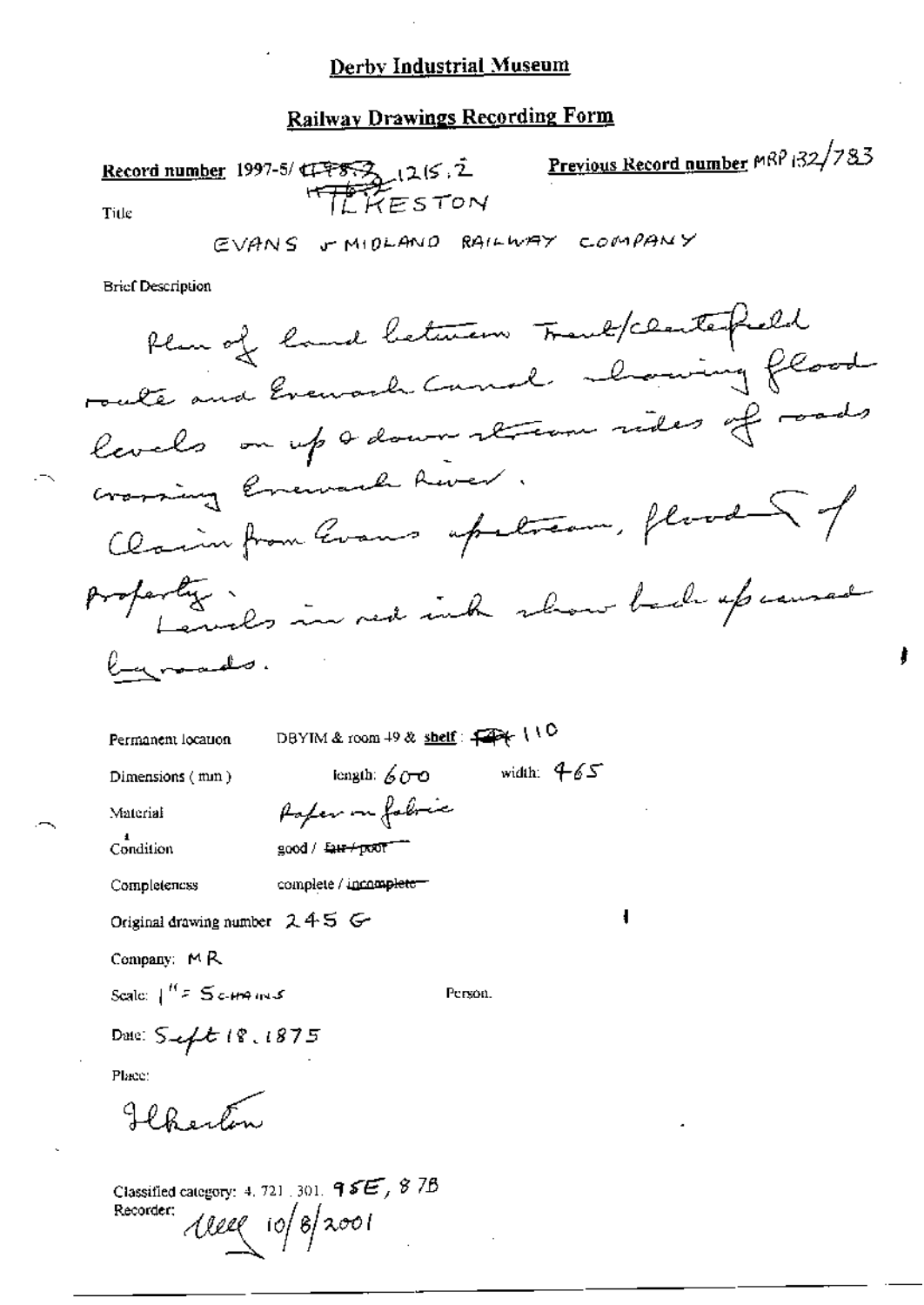# **Railway Drawings Recording Form**

Record number 1997-5/  $H775$ ,  $1215.3$ ILKESTON

Previous Record number MBP132/783

Title

EVANS & MIDLAND RAILWAY COMPANY

**Brief Description** 

Plan of land heliten Trent/ Chesterfield route and Greward Canal. Same drawing as 1997-5/1198.2

DBYIM & room 49 & shell: Kert 110

Permanent location Dimensions (mm)

length:  $520$  width:  $380$ Tracting paper ou paper on folho

Person:

good / fair poor

complete / incomplete-

Material

Condition

Completeness

Original drawing number

Company: MR

Scale:  $1^{\prime\prime} = 5$  channys

Date: 24 Sept 1875

Place:

Flanton

Classified category: 4, 721, 301,  $955$ , 878 Recorder:

 $1000 (10/8)2001$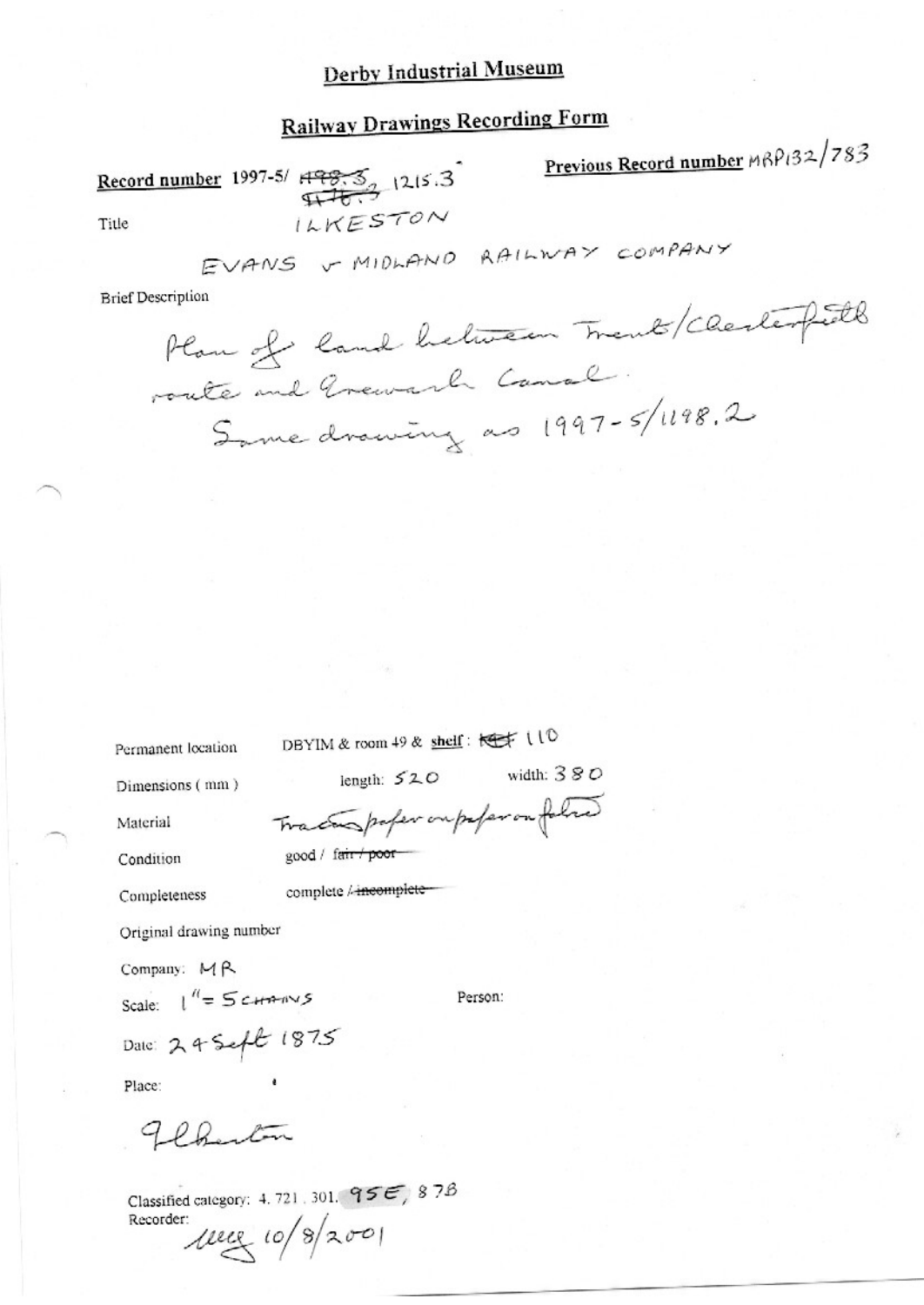Previous Record number MRP 132/783 Record number 1997-5/<del>417334</del> المستطقطا<br>12 د 13 Title Plan minilar to 1997-5/1198.3-.2 whou **Brief Description** flood heights. More detail at Gooms Potteries, upstream, of brildings. DBYIM & room 49 & shell  $\overrightarrow{R}$  (10) Permanent location length:  $410$  width:  $290$ Dimensions (mm) Traceto poper on poper on folice Material Condition good / fair + poor complete / incomplete Completeness Original drawing number Company:  $M$  $R$ Scale: Person: Date: 8 Aug 1875 Place: Flexton Classified category: 4, 721, 301,  $95E$ , 878 Recorder:  $\mu$ y 10/8/2001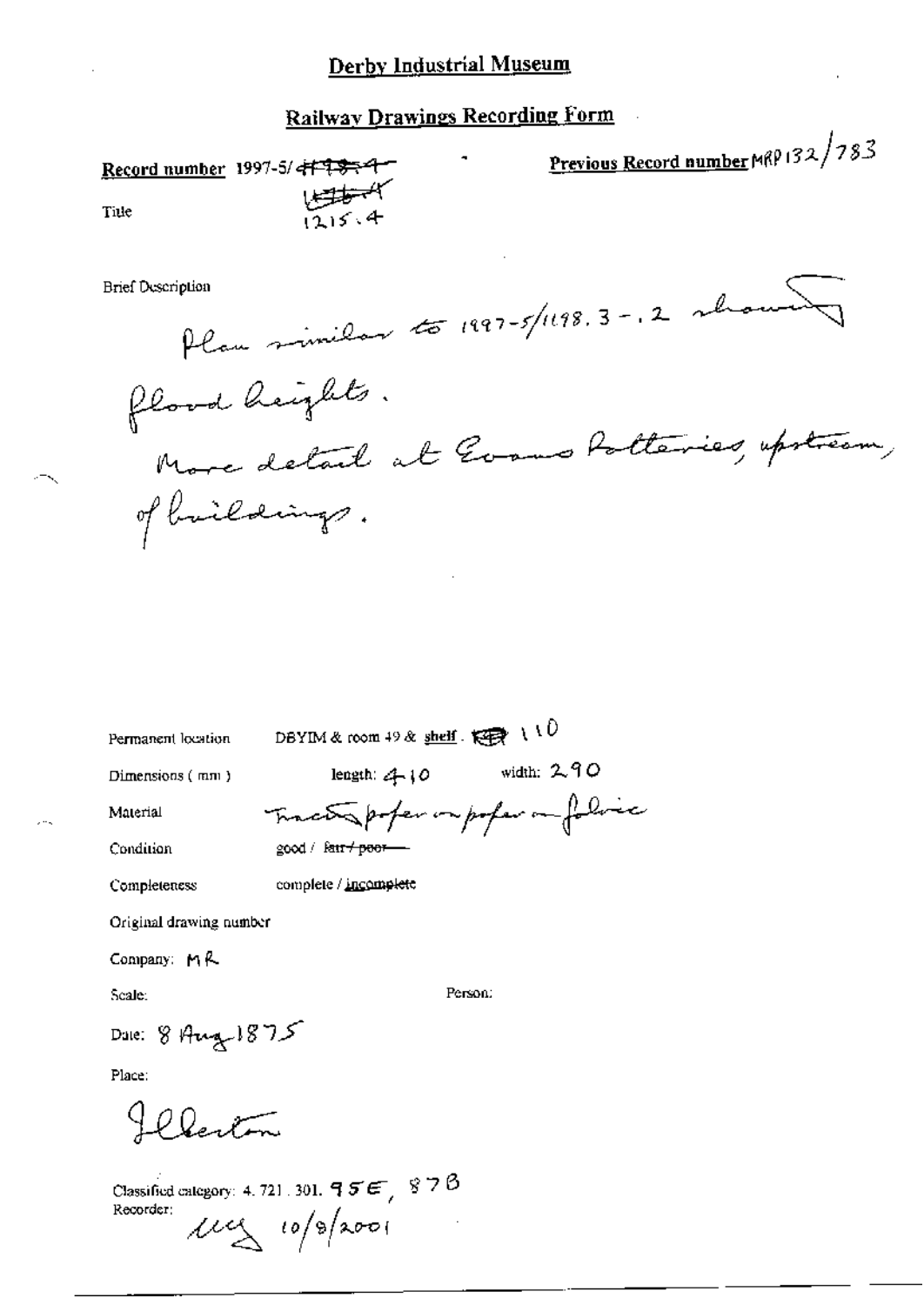### **Railway Drawings Recording Form**

#### Record number 1997-5/7/, /

Previous Record number  $\mu$ RPi32/68

 $Tile$ 

**Brief Description** 

| Permanent location                               | DBYIM & room 49 & shelf $57$ |              |
|--------------------------------------------------|------------------------------|--------------|
| Dimensions (mm)                                  | length: $430$                | width: $375$ |
| Material                                         | Poperon folice               |              |
| Condition                                        | good / fair / poor-          |              |
| Completeness                                     | complete / incomplete -      |              |
| Original drawing number $\Box$ 4.3, 1.3 $\times$ |                              |              |
| Company: MR                                      |                              |              |
| Scale: $1'' = \lambda 0$ $\in \mathbb{R}$        | Person:                      |              |
| Date:                                            |                              |              |
| Place:                                           |                              |              |
| 40.11                                            |                              |              |

Classified category: 4, 721, 301, 956 Recorder  $\frac{1}{2}$  8/4/1997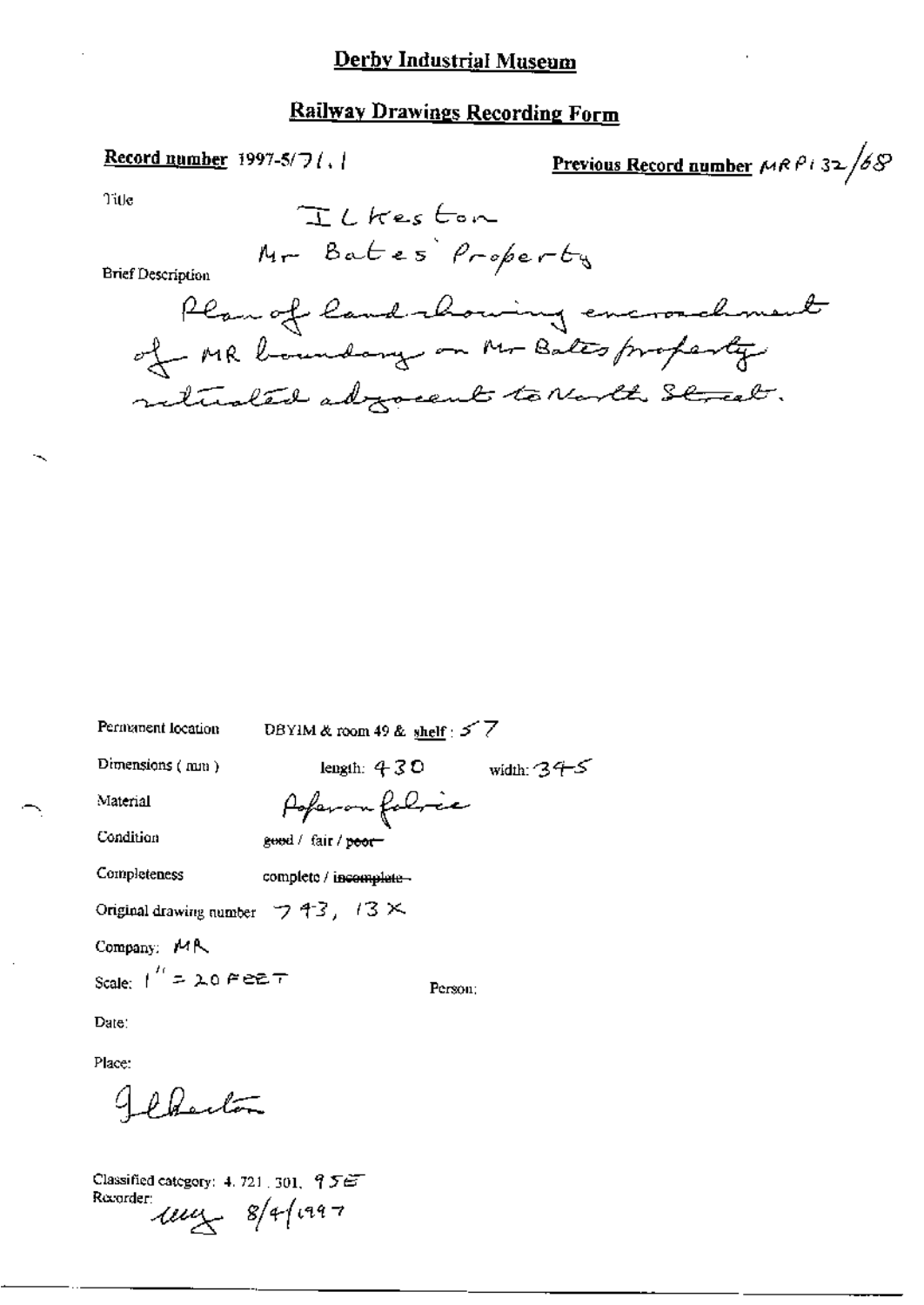Record number 1997-5/7/.  $2 - 3$ 

Previous Record number  $r_1$   $RP_{132}/68$ 

Title

**Brief Description** 

2 sheets MR notefular with land plan whetate and names/addresses relating to ther Baltsproferty:

| Permanent location                                                                 | DBYIM & room 49 & shelf: 5 29 & 0 29 & Bross. SB310 |              |  |
|------------------------------------------------------------------------------------|-----------------------------------------------------|--------------|--|
| Dimensions (mm)                                                                    | length: $2, 0, 5$                                   | width: $130$ |  |
| Material                                                                           | Rober                                               |              |  |
| Condition                                                                          | goed / fair / poor                                  |              |  |
| Completeness                                                                       | complete / incomplete                               |              |  |
| Original drawing number $\begin{array}{cc} \nabla 4 & 3 \n\end{array}$ (3 $\times$ |                                                     |              |  |
| Company: $M$ $\rightarrow$                                                         |                                                     |              |  |
| Scale:                                                                             | Person:                                             |              |  |
| Date: 4 Dec 1879                                                                   |                                                     |              |  |
| Place:                                                                             |                                                     |              |  |
| Wherton                                                                            |                                                     |              |  |
| Classified category: $4.721,301,955$<br>Recorder:                                  | $1004 - 8/4/1997$                                   |              |  |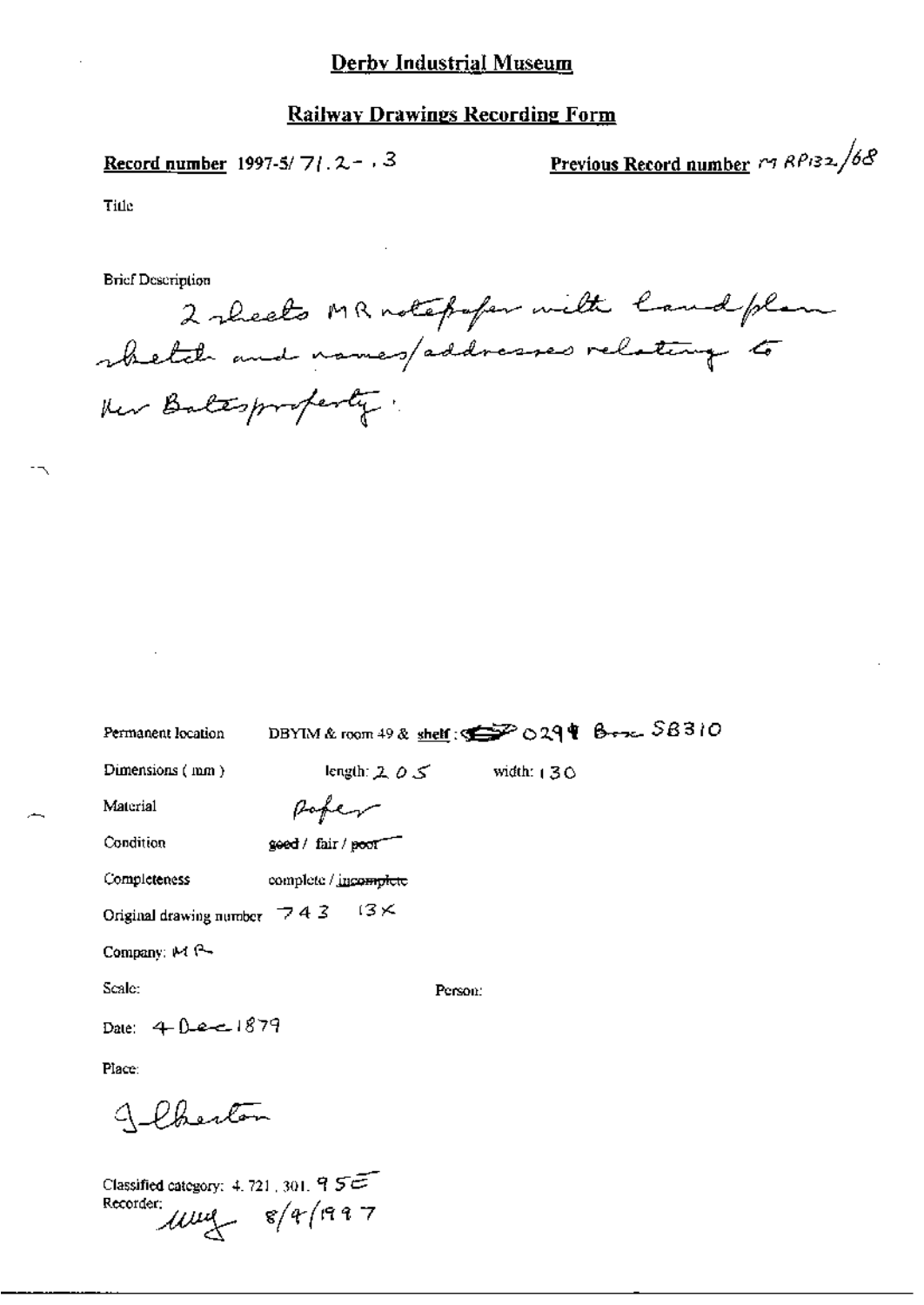# **Railway Drawings Recording Form**

Record number 1997-5/556.

Previous Record number MRP132/623

Title

 $PROPOSED$  GATE  $F^{\rho R}$ <br>ILKESTON STA

**Brief Description** 

Front clavation drawing of proformal pair of gates for Ilbeston station.  $N$ oled - Ordeved  $7/7/1899$  \$32

DBYIM & room 49 & shelf: 8.5 Permanent location length:  $440$  width:  $355$ Dimensions (mm) Tracing poper on proper on fabric Material good / fair+poor-Condition complete / incomplete Completeness  $7327$ Original drawing number 12578

Person:

Company: A. Handyside & Collel, Dely. Scale:  $1'' = 2$  FEET

Date: 24 June 1879

Place:

Il herton

Classified category: 4, 721, 301, 23 95 E  $1100$   $14/7$ /1998 Recorder: